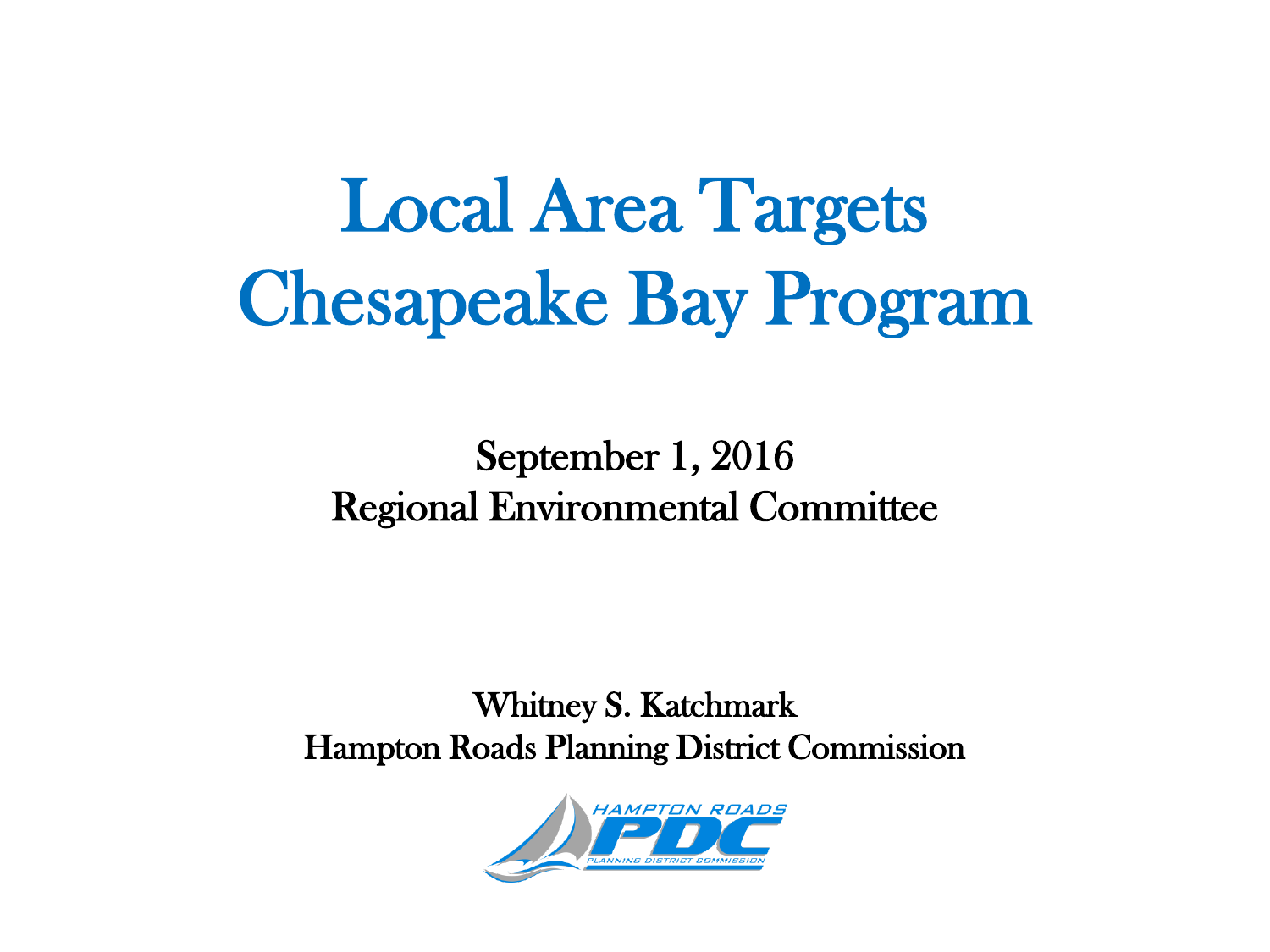## **Local Area Target Task Force**

#### **Official Charge:**

- To make recommendations to Water Quality Goal Implementation Team (GIT) regarding whether the Phase III WIPs should include local area targets (LATs) and, if so, options for how these targets could be expressed in different jurisdictions.
- Task Force recommendations will inform the Phase III WIP expectations.

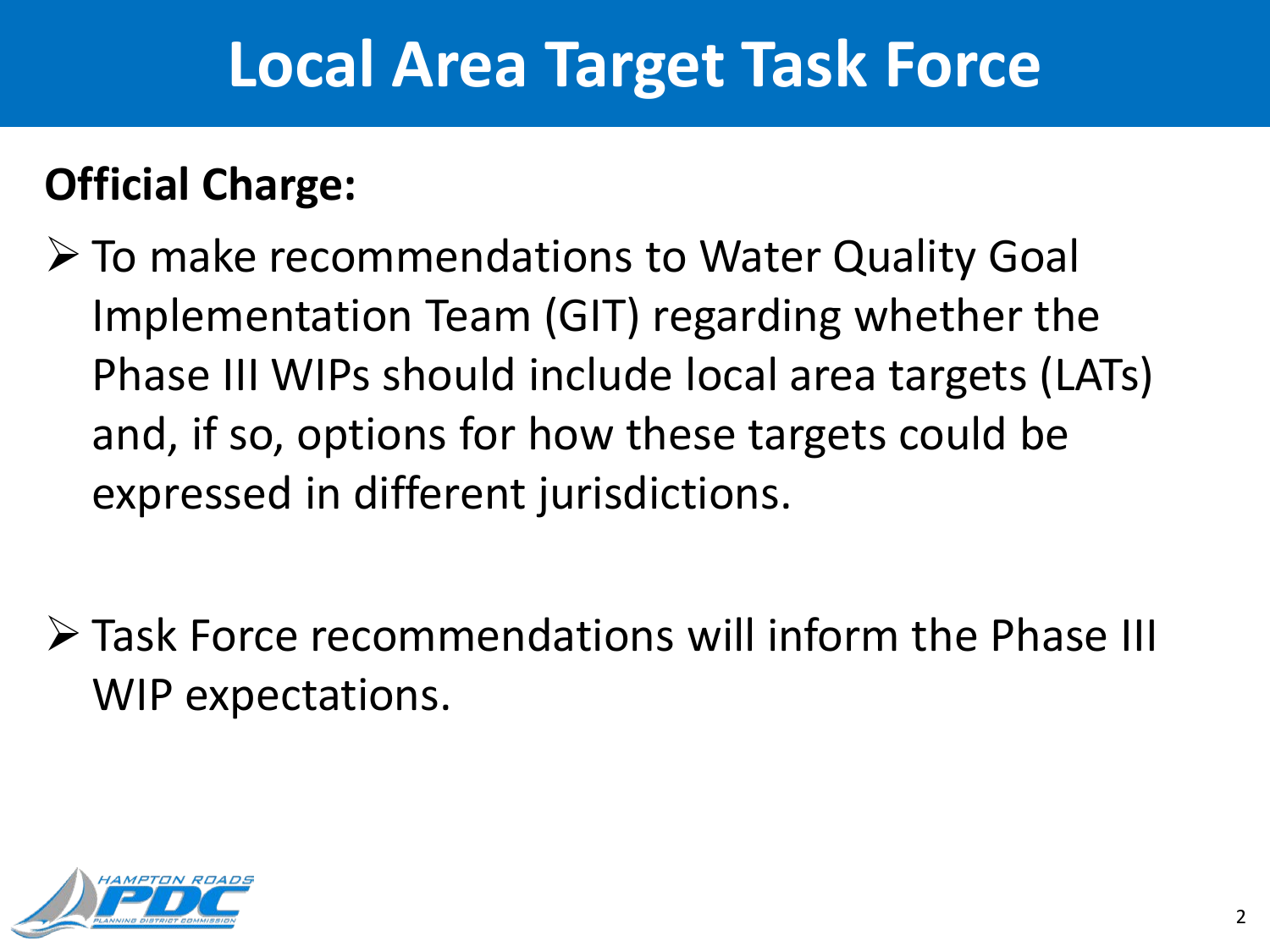## **Do we need targets?**

#### **Strawman says…..**

#### **What is meant by target?**

A target is a local goal that helps the states achieve their WIPs and helps local partners to better understand their expected contributions.

#### **Everyone assumes…..**

#### **What is meant by target?**

Assign number of pounds N, P, TSS that county has to reduce from existing modeled loads

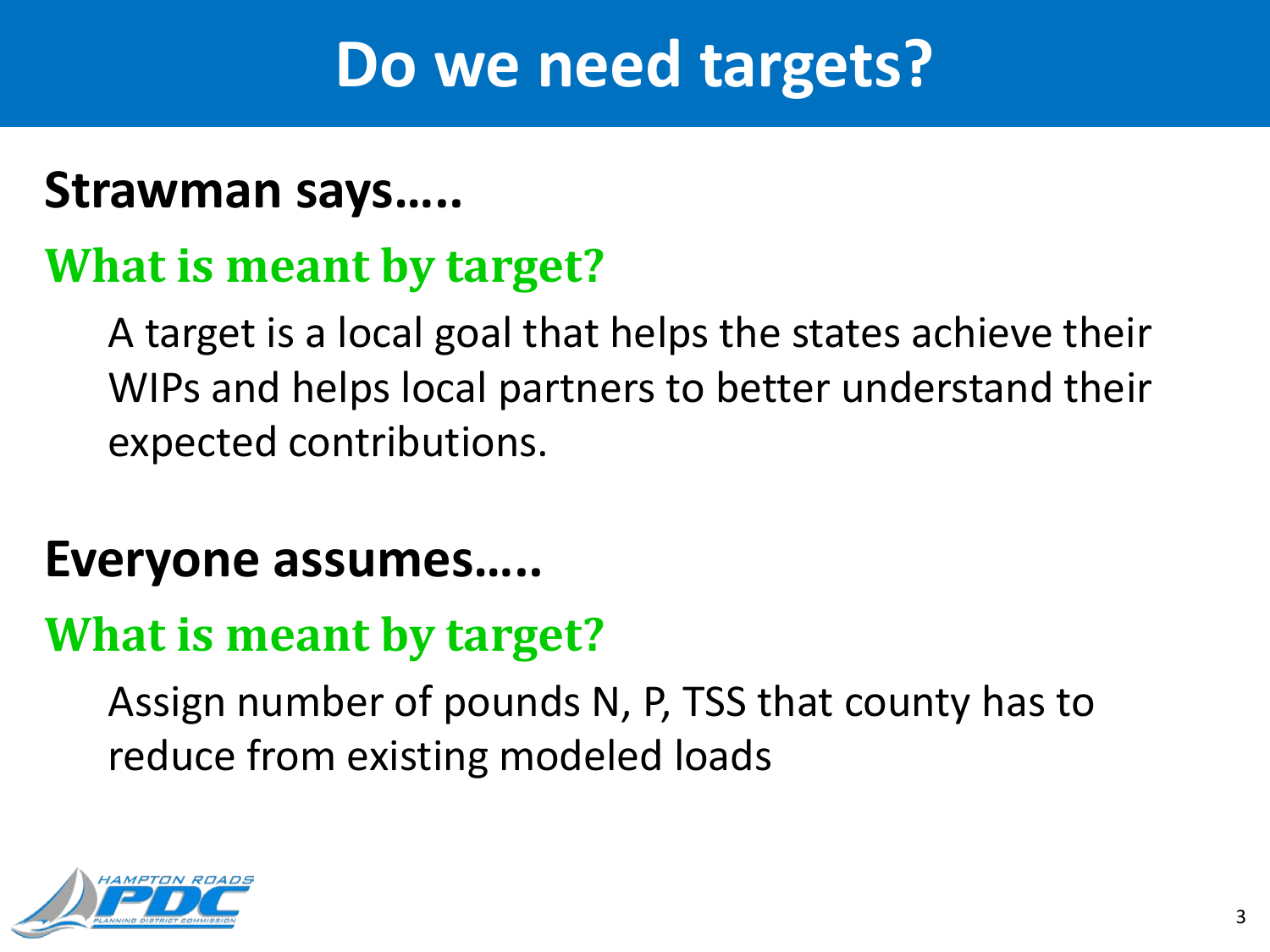## **Task Force Approach**

- Question #1: How should "local" be defined?
- Question #2: Should the Phase III WIPs include local area planning targets (LAPTs)?
- Question #3: How should LAPTs be expressed?
- Question #4: What are the recommended options for targets, including scale?

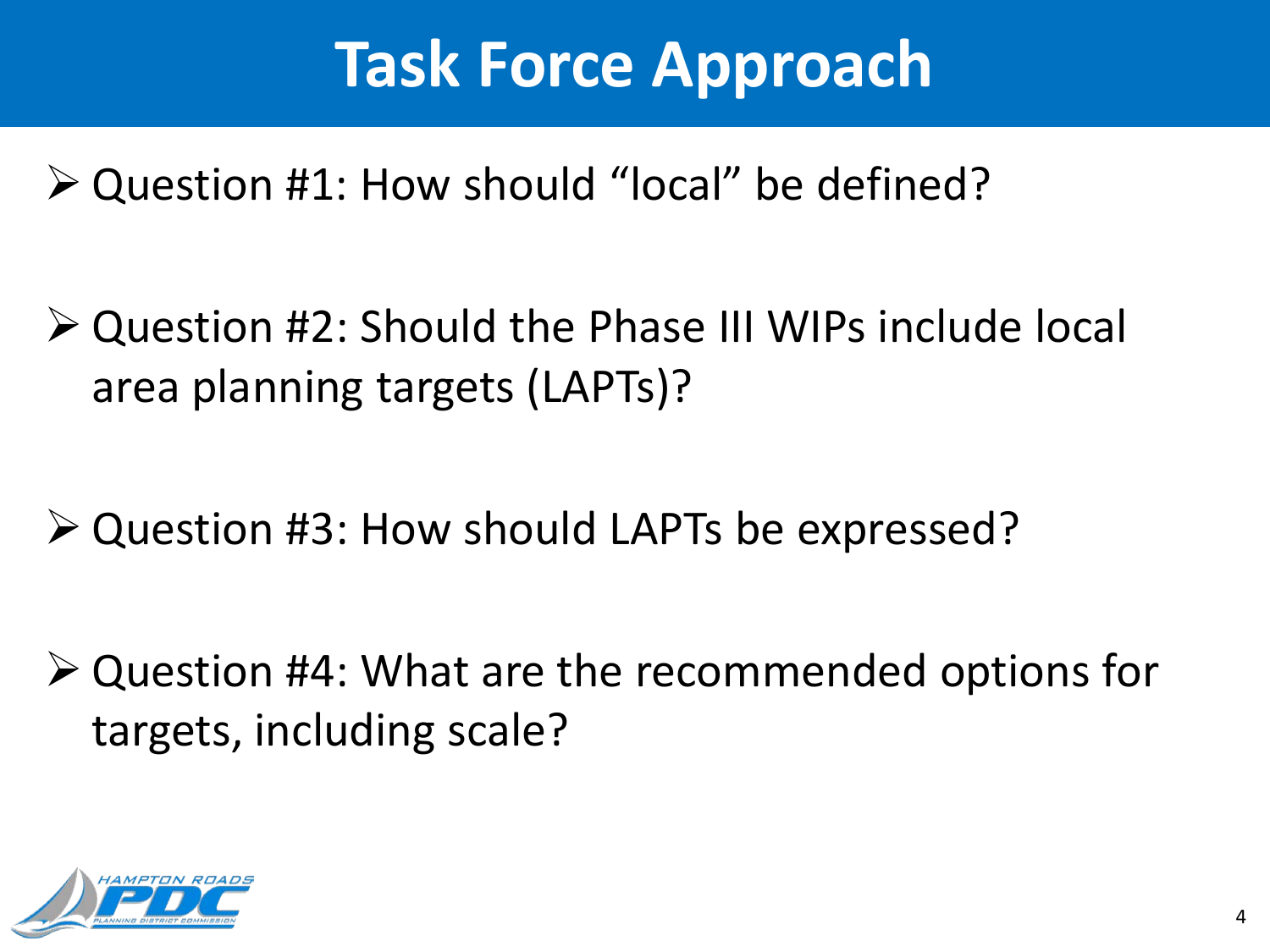#### Question #2: Should the Phase III WIPs include local area planning targets (LAPTs)?

As indicated in the Task Force Charge, the first recommendation to address is whether or not LAPTs should be included in the Phase III WIP. Factors to be considered in making this determination include:

- $\triangleright$  Can the Chesapeake Bay Program Phase 6 modeling suite support local targets? Modelers won't give specifics
- $\triangleright$  Would the establishment of local planning targets facilitate the development of local strategies to achieve the Bay TMDL and result in additional implementation actions? Maybe
- $\triangleright$  Should local targets be established within all states or should they be at the discretion of each state so long as TMDL goals are met? **Flexibility**

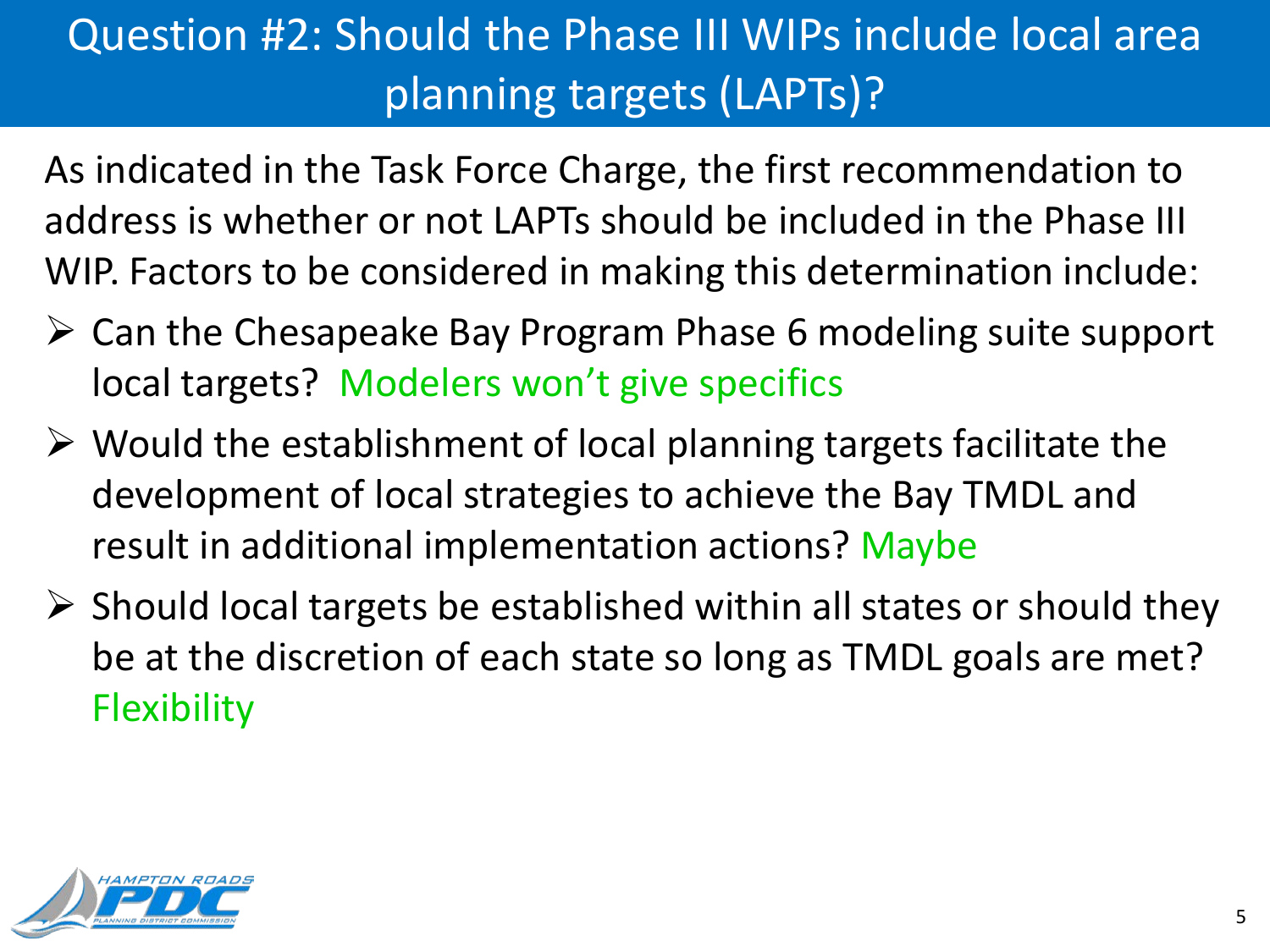## **Summary August 30th call**

- $\triangleright$  Shawn Garvin, EPA Region III says EPA not looking to assign reductions at county level. But it would be beneficial to have implementation plans at smaller scale than states
- $\triangleright$  Gary Shenk, CBP modeler Can the Chesapeake Bay Program Phase 6 modeling suite support local targets?
	- $\Box$  He can't estimate the accuracy of the Bay model at different scales.
	- □ Confident that tools like CAST can be used to compare different BMPs / implementation strategies

Bill Keeling (VA) questioned use of model at county scale

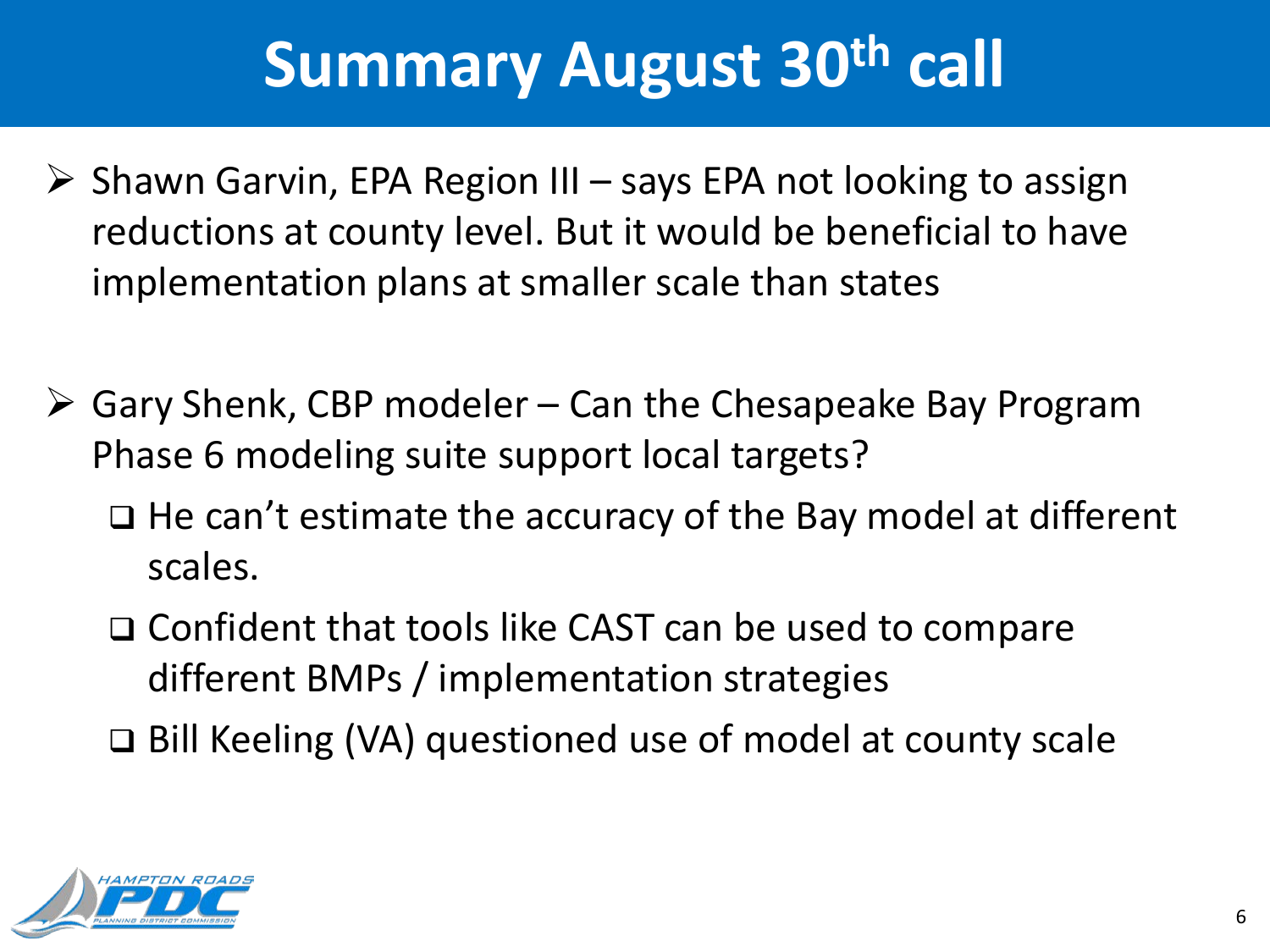## **Summary August 30th call**

Focus on question: **Would the establishment of local planning targets facilitate the development of local strategies to achieve the Bay TMDL and result in additional implementation actions?**

#### **Issues raised:**

- $\triangleright$  Easier for elected official to understand target
- $\triangleright$  Don't want targets for all states and all sectors make it optional
- $\triangleright$  Federal facilities have targets unfair
- HRPDC, NVRC, VAMSA said don't want LATs and concerned about lack of legal authority
- $\triangleright$  NY wants plan for Ag at watershed scale

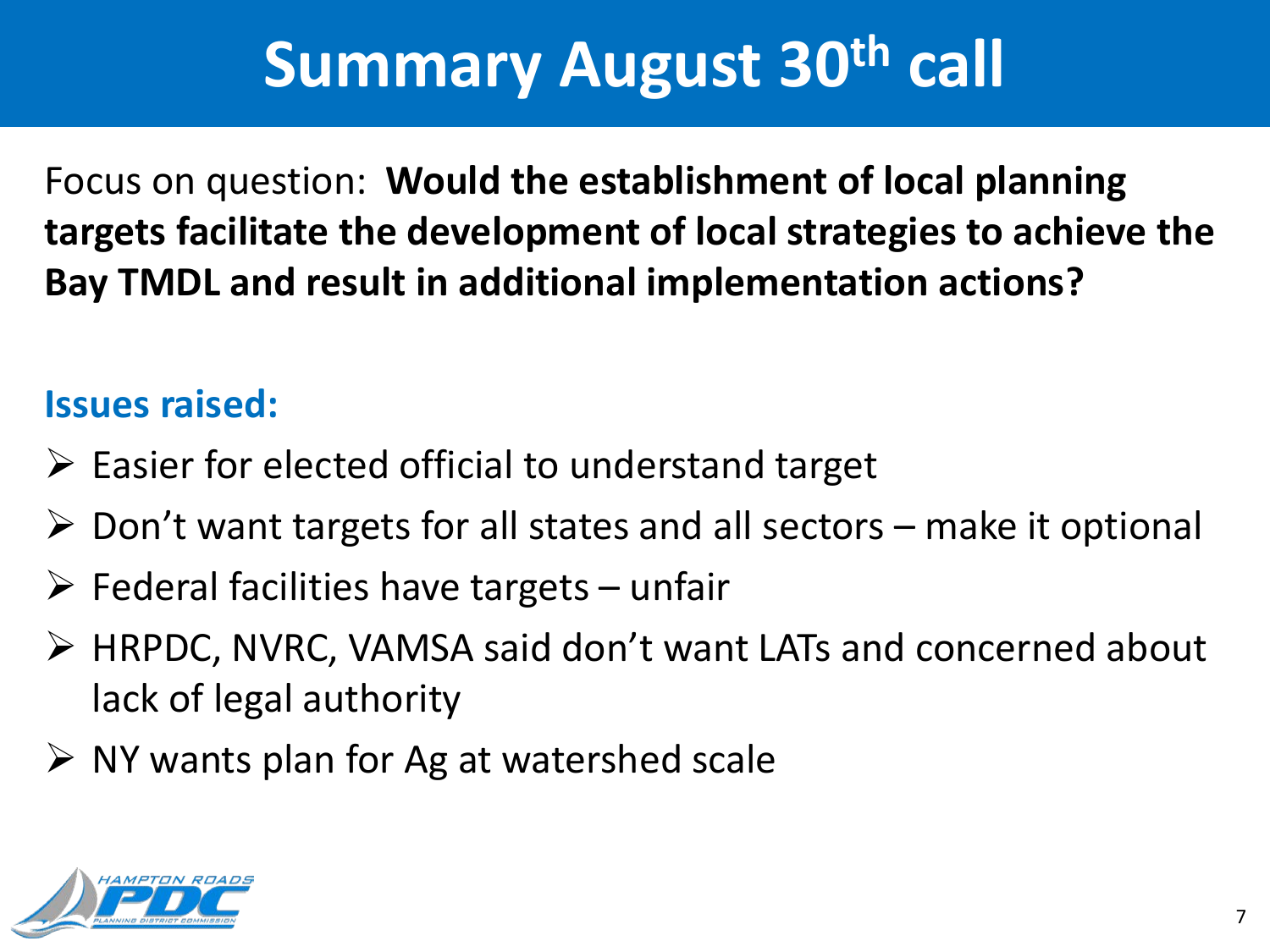## **Input?**

Task Force chairs asked for written input if possible.

#### **HRPDC ideas:**

- 1. Abandon the term Local Area Target
- 2. Improve WIPs by describing implementation strategies with enough detail to know:
	- $\Box$  How many pounds of nutrients will be removed by strategy
	- Who has authority to require implementation
	- Who is funding implementation
	- $\Box$  If strategy is not required by regulation, what incentive is driving implementation.
	- $\Box$  Estimate the cost of incentives and who will provide incentive.
	- $\Box$  Who is tracking the implementation of each strategy

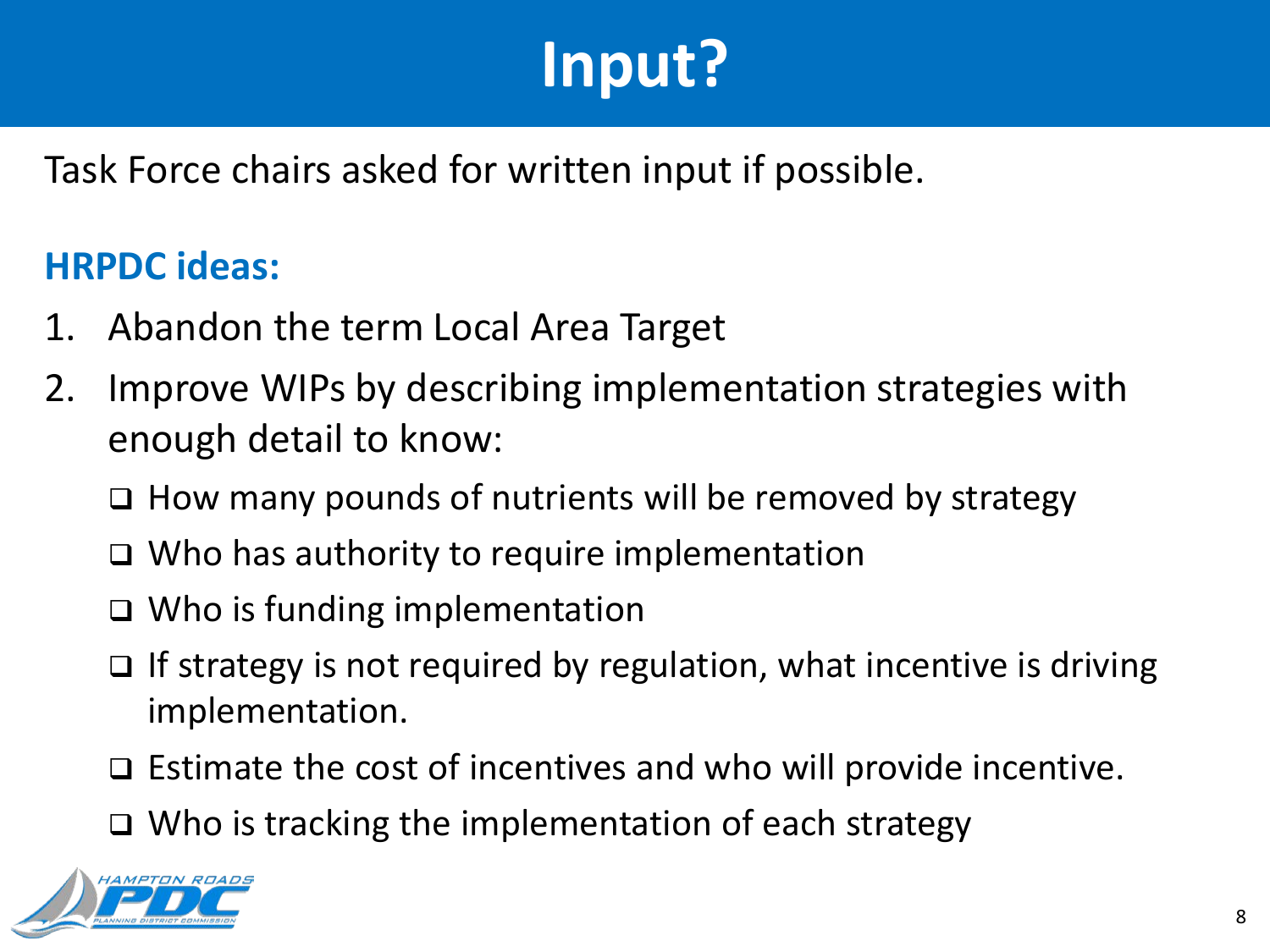### **BACKUP SLIDES**

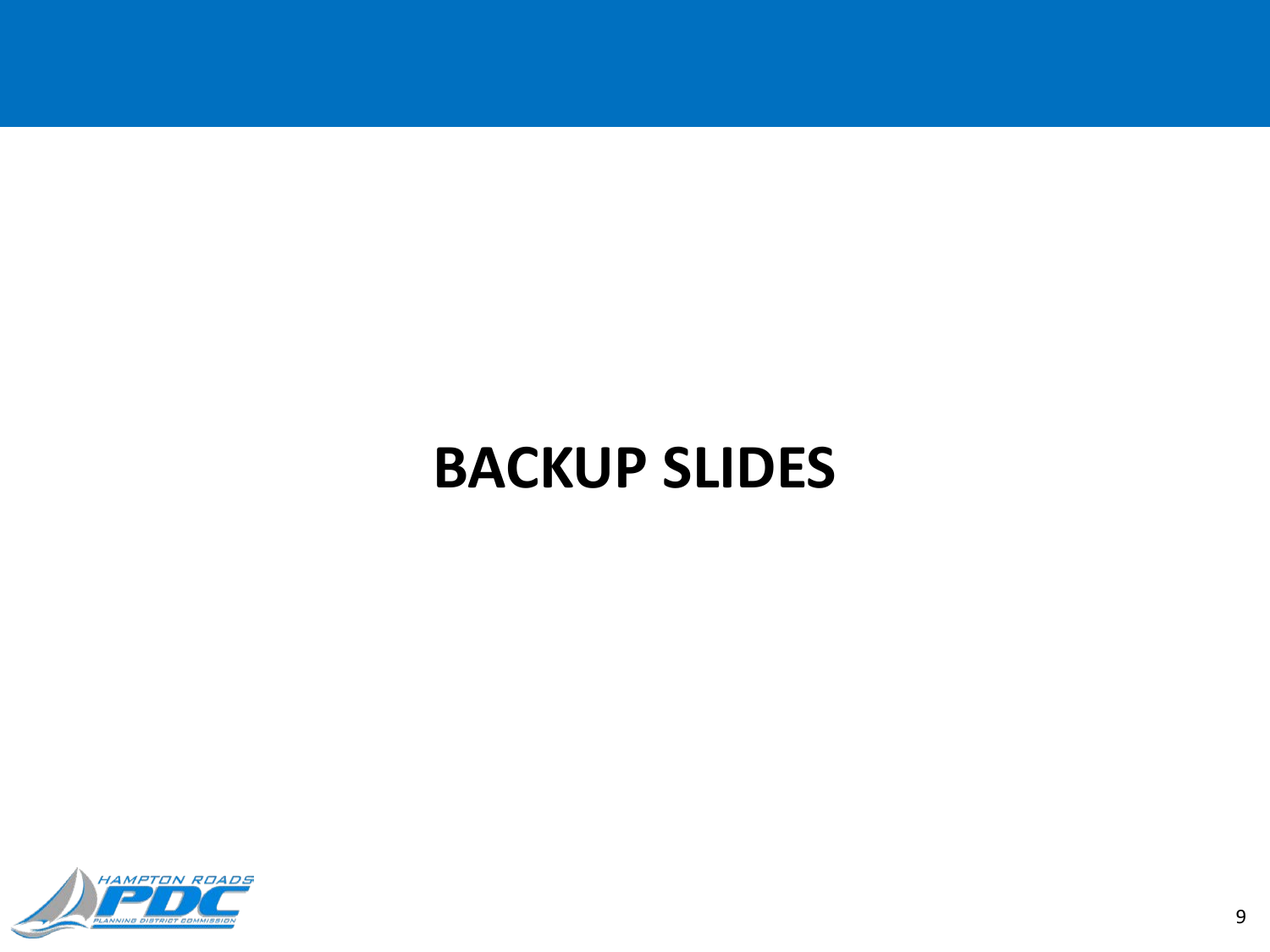### Question #1: How should "local" be defined?

- 1. Locality jurisdictional boundaries (city, town, county, borough, township) or collections of such sub-state jurisdictions political subdivisions; federal and state facilities
- 2. Soil & Water Conservation District (Conservation District) areas
- 3. Regional entity boundaries (i.e. planning district commissions; regional river basin commissions)
- 4. Watershed or sub-watersheds of Chesapeake Bay Tributaries
- 5. Targeted areas with high nitrogen, phosphorus or sediment yields (loadings)
- 6. "Segment-sheds" as depicted in the 2010 TMDL
- 7. Any of the above or any other given jurisdiction area, entity or political subdivision based on an identified need for pollutant reductions for a given source sector or sectors

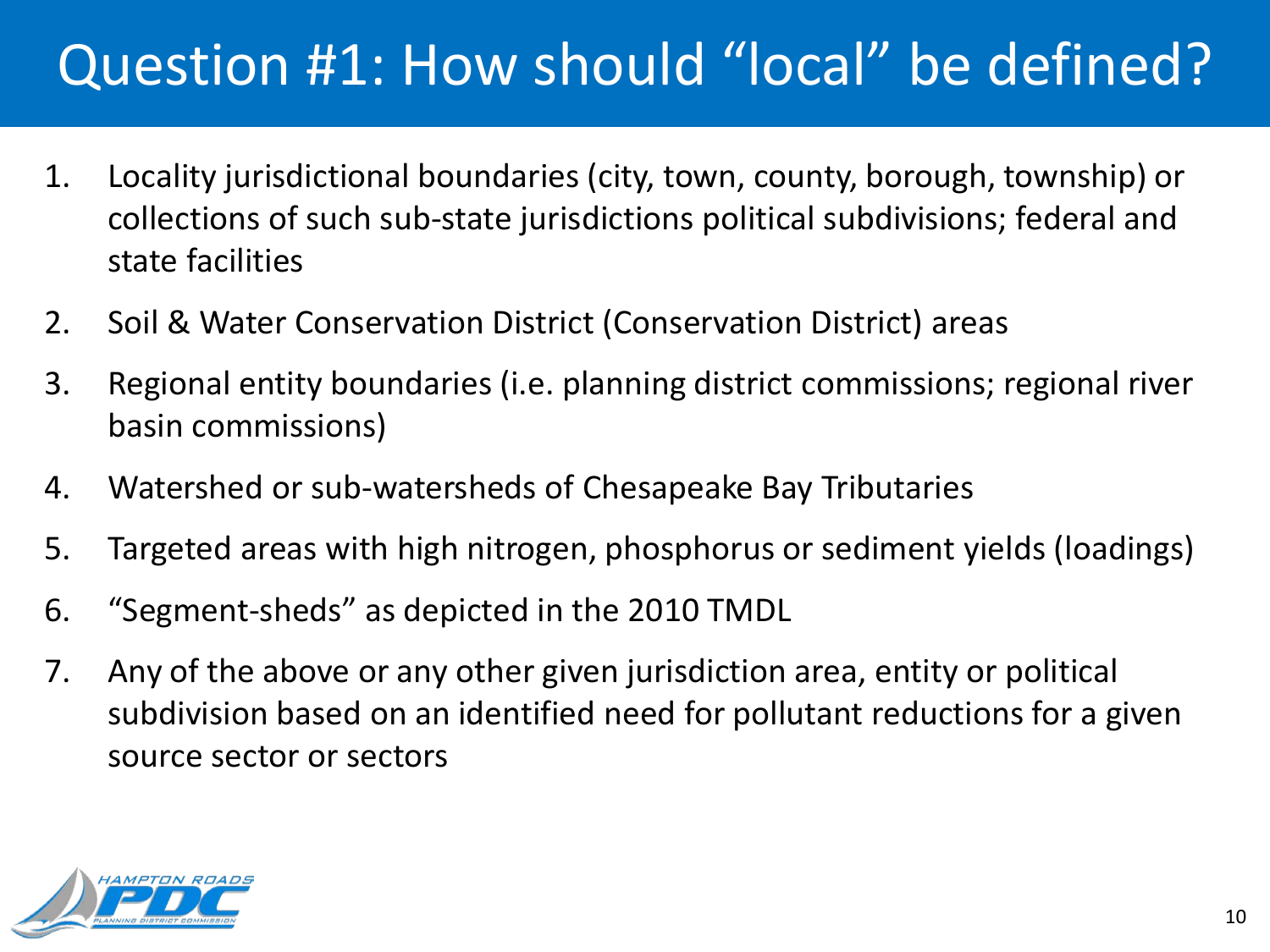#### Question #3: How should LAPTs be expressed?

There are many options for how to express local goals in a way that helps states achieve their WIPs, and helps local partners to better understand their expected contributions. All options are supported by the Chesapeake Bay Program partnership's decision support tools (i.e. CAST).

- $\triangleright$  Percentage of Best Management Practice (BMP) Implementation on land uses defined in the Phase 6 model
- $\triangleright$  Acreage Implementation Goals for particular BMPs
- $\triangleright$  Programmatic Goals (i.e. ordinances with provisions for Erosion and Sediment Control, Urban Nutrient Management, post-construction performance standards) that include specific implementation, oversight and enforcement requirements
- $\triangleright$  Numeric nitrogen, phosphorus and sediment as expressed as reductions or maximum load goals